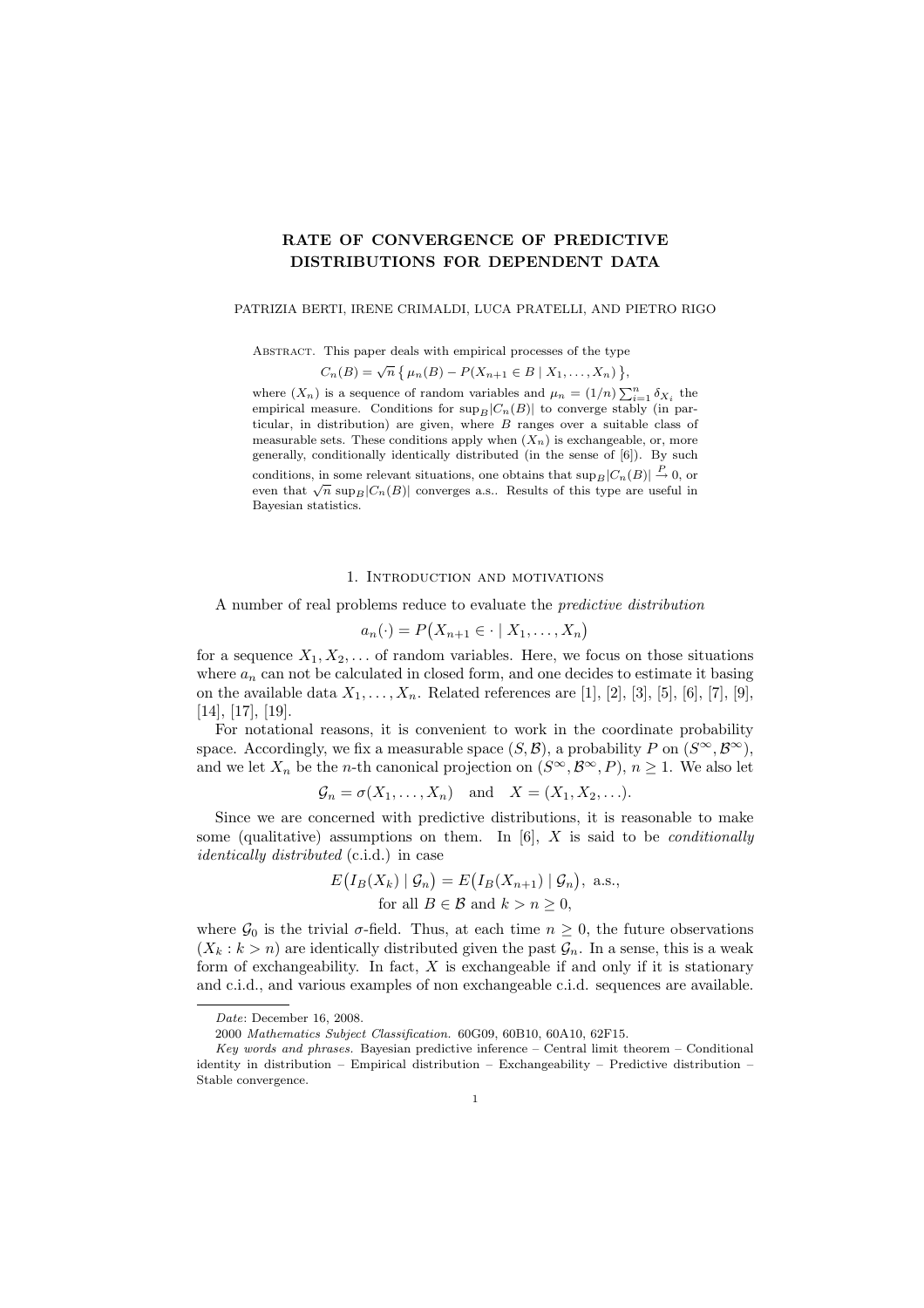In the sequel,  $X = (X_1, X_2, ...)$  is a c.i.d. sequence of random variables. In that case, a sound estimate of  $a_n$  is the *empirical distribution* 

$$
\mu_n = \frac{1}{n} \sum_{i=1}^n \delta_{X_i}.
$$

The choice of  $\mu_n$  can be defended as follows. Let  $\mathcal{D} \subset \mathcal{B}$  and let  $\|\cdot\|$  denote the supnorm on  $\mathcal{D}$ . Suppose also that  $\mathcal{D}$  is countably determined, as defined in Section 2. (The latter is a mild condition, only needed to handle measurability issues). Then,

$$
\|\mu_n - a_n\| = \sup_{B \in \mathcal{D}} |\mu_n(B) - a_n(B)| \stackrel{a.s.}{\to} 0 \tag{1}
$$

provided (X is c.i.d. and)  $\mu_n$  converges uniformly on D with probability 1; see [5]. For instance,  $\|\mu_n - a_n\| \stackrel{a.s.}{\to} 0$  whenever X is exchangeable and D a Glivenko-Cantelli class. Or else,  $\|\mu_n - a_n\| \stackrel{a.s.}{\rightarrow} 0$  if  $S = \mathbb{R}, \mathcal{D} = \{(-\infty, t] : t \in \mathbb{R}\}$ , and  $X_1$ has a discrete distribution or  $\inf_{\epsilon>0} \liminf_{n} P(|X_{n+1} - X_n| < \epsilon) = 0$ ; see [4].

To sum up, under mild assumptions,  $\mu_n$  is a consistent estimate of  $a_n$  (with respect to uniform distance) for c.i.d. data. This is in line with de Finetti [9] in the particular case of exchangeable indicators.

Taking (1) as a starting point, the next step is to investigate the convergence rate. That is, to investigate whether  $\alpha_n ||\mu_n - a_n||$  converges in distribution, possibly to a null limit, for suitable constants  $\alpha_n > 0$ . This is precisely the purpose of this paper.

A first piece of information on the convergence rate of  $\|\mu_n - a_n\|$  can be gained as follows. For  $B \in \mathcal{B}$ , define

$$
\mu(B) = \limsup_{n} \mu_n(B),
$$
  

$$
W_n(B) = \sqrt{n} \{ \mu_n(B) - \mu(B) \}.
$$

By the SLLN for c.i.d. sequences,  $\mu_n(B) \stackrel{a.s.}{\rightarrow} \mu(B)$ ; see [6]. Hence, for fixed  $n \ge 0$ and  $B \in \mathcal{B}$ , one obtains

$$
E(\mu(B) | \mathcal{G}_n) = \lim_{k} E(\mu_k(B) | \mathcal{G}_n) = \lim_{k} \frac{1}{k} \sum_{i=n+1}^{k} E(I_B(X_i) | \mathcal{G}_n)
$$

$$
= E(I_B(X_{n+1}) | \mathcal{G}_n) = a_n(B) \quad \text{a.s..}
$$

In turn, this implies  $\sqrt{n} \{ \mu_n(B) - a_n(B) \} = E(W_n(B) | \mathcal{G}_n)$  a.s., so that

$$
\|\mu_n - a_n\| \le \frac{1}{\sqrt{n}} \sup_{B \in \mathcal{D}} E(|W_n(B)| \mid \mathcal{G}_n) \le \frac{1}{\sqrt{n}} E(||W_n|| \mid \mathcal{G}_n) \text{ a.s.}.
$$

If  $\sup_n E ||W_n||^k < \infty$  for some  $k \ge 1$ , it follows that

$$
E\left\{ (\alpha_n \left\| \mu_n - a_n \right\|)^k \right\} \le (\frac{\alpha_n}{\sqrt{n}})^k E \|W_n\|^k \longrightarrow 0 \quad \text{whenever } \frac{\alpha_n}{\sqrt{n}} \to 0.
$$

Even if obvious, this fact is potentially useful, as

$$
\sup_{n} E\|W_n\|^k < \infty \text{ for all } k \ge 1, \text{ if } X \text{ is exchangeable}, \tag{2}
$$

for various choices of  $\mathcal{D}$ ; see Remark 3. In particular, (2) holds if  $\mathcal D$  is finite.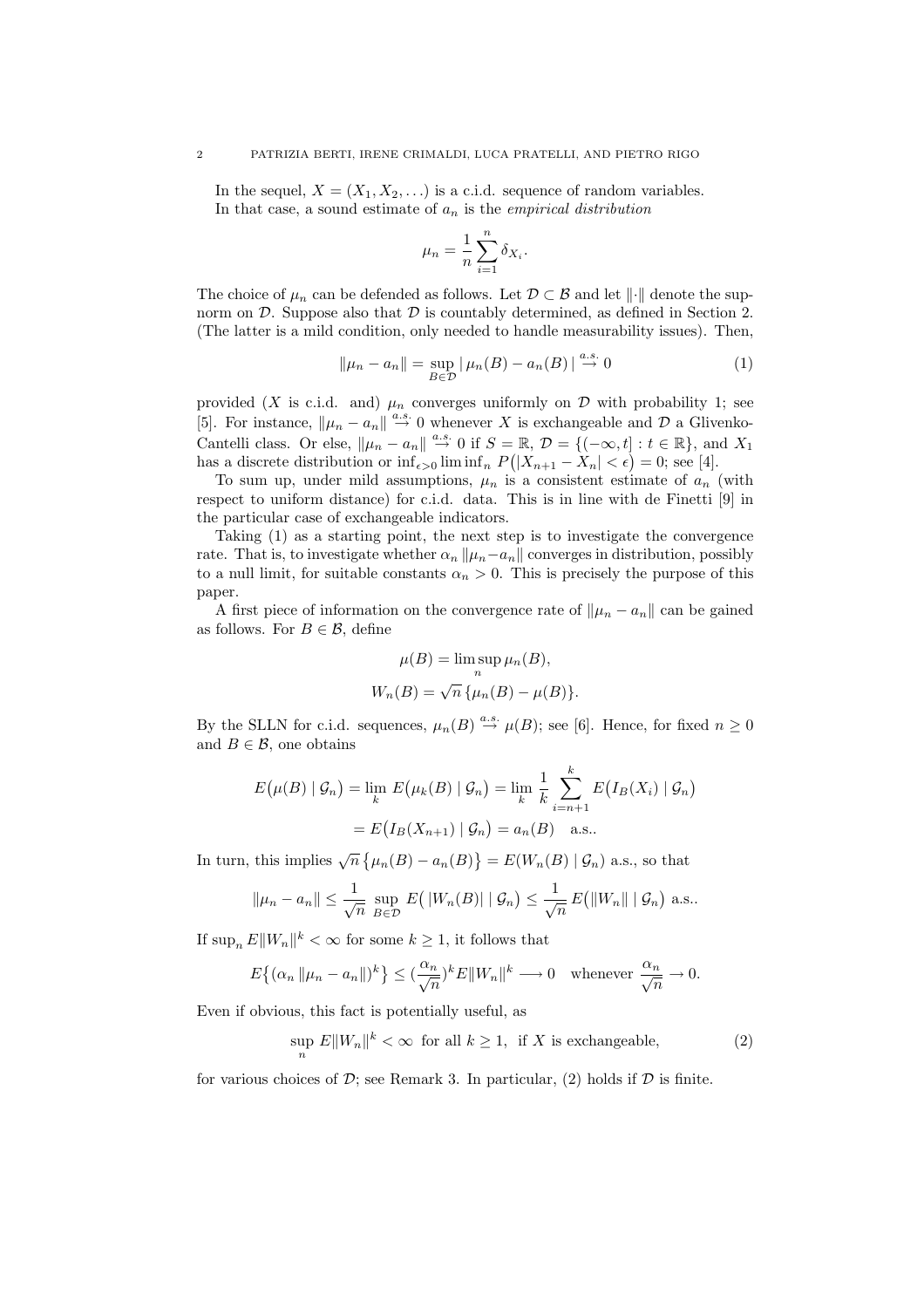The intriguing case, however, is  $\alpha_n = \sqrt{n}$ . For each  $B \in \mathcal{B}$  and probability Q on  $(S^{\infty}, \mathcal{B}^{\infty})$ , write

$$
C_n^Q(B) = E_Q(W_n(B) | \mathcal{G}_n)
$$
 and  

$$
C_n(B) = C_n^P(B) = \sqrt{n} \{ \mu_n(B) - a_n(B) \}.
$$

In Theorem 3.3 of [6], the asymptotic behaviour of  $C_n(B)$  is investigated for fixed B. Here, instead, we are interested in

$$
||C_n|| = \sup_{B \in \mathcal{D}} |C_n(B)| = \sqrt{n} ||\mu_n - a_n||.
$$

Our main result (Theorem 1) is the following. Fix a random probability measure N on R and a probability Q on  $(S^{\infty}, \mathcal{B}^{\infty})$  such that

$$
||C_n^Q|| \to N
$$
 stably under Q and

 $\|W_n\|$  is uniformly integrable under both P and Q.

Then,

$$
||C_n|| \to N \text{ stably whenever } P \ll Q. \tag{3}
$$

A remarkable particular case is  $N = \delta_0$ . Suppose in fact that, for some Q, one has  $||C_n^Q|| \stackrel{Q}{\rightarrow} 0$  and  $||W_n||$  uniformly integrable under P and Q. Then,

$$
||C_n|| \stackrel{P}{\to} 0
$$
 whenever  $P \ll Q$ .

Stable convergence (in the sense of Renyi) is a stronger form of convergence in distribution. The definition is recalled in Section 2.

In general, one cannot dispense with the uniform integrability condition. However, the latter is often true. For instance,  $||W_n||$  is uniformly integrable (under P and  $Q$ ) provided  $D$  meets  $(2)$  and  $X$  is exchangeable (under  $P$  and  $Q$ ).

To make  $(3)$  concrete, a large list of reference probabilities  $Q$  is needed. Various examples are available in the Bayesian nonparametrics framework; see e.g. [15] and references therein. The most popular is perhaps the Ferguson-Dirichlet law, denoted by  $Q_0$ . If  $P = Q_0$ , then X is exchangeable and

$$
a_n(B) = \frac{\alpha P(X_1 \in B) + n \mu_n(B)}{\alpha + n}
$$
 a.s. for some constant  $\alpha > 0$ .

Since  $||\mu_n - a_n|| \leq (\alpha/n)$  when  $P = Q_0$ , something more than  $||C_n|| \stackrel{P}{\rightarrow} 0$  can be expected in case  $P \ll Q_0$ . Indeed, we prove that

$$
n \|\mu_n - a_n\| = \sqrt{n} \|C_n\|
$$
 converges a.s.

whenever  $P \ll Q_0$  with a density satisfying a certain condition; see Theorem 2 and Corollary 5.

One more example should be mentioned. Let  $X_n = (Y_n, Z_n)$ , where  $Z_n > 0$  and

$$
P(Y_{n+1} \in B \mid \mathcal{G}_n) = \frac{\alpha P(Y_1 \in B) + \sum_{i=1}^n Z_i I_B(Y_i)}{\alpha + \sum_{i=1}^n Z_i} \quad \text{a.s.}
$$

for some constant  $\alpha > 0$ . Under some conditions, X is c.i.d. (but not necessarily exchangeable),  $\|W_n\|$  is uniformly integrable and  $\|C_n\|$  converges stably. See Section 4.

The above material takes a nicer form when the condition  $P \ll Q$  can be given a simple characterization. This happens, for instance, if  $S = \{x_1, \ldots, x_k, x_{k+1}\}\$ is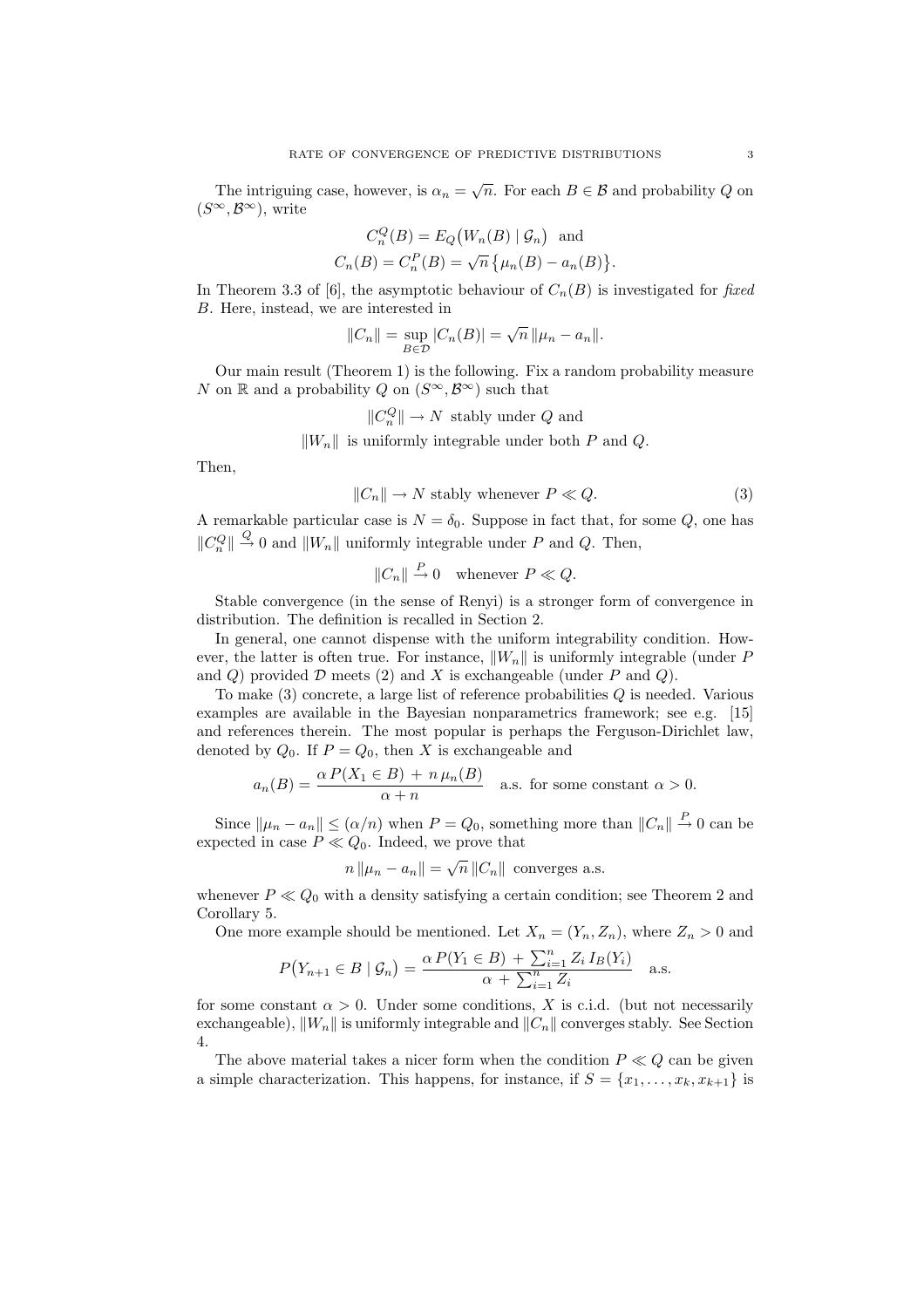finite, X exchangeable and  $P(X_1 = x) > 0$  for all  $x \in S$ . Then,  $P \ll Q_0$  (for some choice of  $Q_0$ ) if and only if

$$
(\mu\{x_1\},\ldots,\mu\{x_k\})
$$

has an absolutely continuous distribution with respect to Lebesgue measure. In this particular case, however, a part of our results can also be obtained through Bernstein - von Mises theorem; see Section 3.

Finally, we make two remarks.

(i) If X is exchangeable, our results apply to Bayesian predictive inference. Suppose in fact S is Polish and B the Borel  $\sigma$ -field, so that de Finetti's theorem applies. Then, P is a unique mixture of product probabilities on  $\mathcal{B}^{\infty}$  and the mixing measure is called prior distribution in a Bayesian framework. Now, given  $Q, P \ll Q$  is just an assumption on the prior distribution. This is plain in the last example where  $S = \{x_1, \ldots, x_k, x_{k+1}\}\$ . In Bayesian terms, such an example can be summarized as follows. For a multinomial statistical model,  $||C_n|| \overset{P}{\longrightarrow} 0$  if the prior is absolutely continuous with respect to Lebesgue measure, and  $\sqrt{n} ||C_n||$  converges a.s. if the prior density satisfies a certain condition.

(ii) To our knowledge, there is no general representation for the predictive distributions of an exchangeable sequence. Such a representation would be very useful. Even if partially, results like (3) contribute to fill the gap. As an example, for fixed  $B \in \mathcal{B}$ , one obtains  $a_n(B) = \mu_n(B) + o_P(\frac{1}{\sqrt{n}})$  as far as X is exchangeable and  $P \ll Q$  for some Q such that  $C_n^Q(B) \stackrel{Q}{\to} 0$  and  $W_n(B)$  is uniformly integrable.

# 2. Main results

A few definitions need to be recalled. Let T be a metric space,  $\mathcal{B}_T$  the Borel σ-field on T and  $(Ω, A, P)$  a probability space. A random probability measure on T is a mapping N on  $\Omega \times \mathcal{B}_T$  such that: (i)  $N(\omega, \cdot)$  is a probability on  $\mathcal{B}_T$  for each  $\omega \in \Omega$ ; (ii)  $N(\cdot, B)$  is A-measurable for each  $B \in \mathcal{B}_T$ . Let  $(Z_n)$  be a sequence of T-valued random variables and N a random probability measure on T. Both  $(Z_n)$ and N are defined on  $(\Omega, \mathcal{A}, P)$ . Say that  $Z_n$  converges stably to N in case

$$
P(Z_n \in \cdot \mid H) \to E(N(\cdot) \mid H) \quad \text{weakly} \text{for all } H \in \mathcal{A} \text{ such that } P(H) > 0.
$$

Clearly, if  $Z_n \to N$  stably, then  $Z_n$  converges in distribution to the probability law  $E(N(\cdot))$  (just let  $H = \Omega$ ). Stable convergence has been introduced by Renyi in [16] and subsequently investigated by various authors. See [8] for more information.

Next, say that  $\mathcal{D} \subset \mathcal{B}$  is *countably determined* in case, for some fixed countable subclass  $\mathcal{D}_0 \subset \mathcal{D}$ , one obtains  $\sup_{B \in \mathcal{D}_0} |\nu_1(B) - \nu_2(B)| = \sup_{B \in \mathcal{D}} |\nu_1(B) - \nu_2(B)|$ for every couple  $\nu_1$ ,  $\nu_2$  of probabilities on  $\beta$ . A sufficient condition is that, for some countable  $\mathcal{D}_0 \subset \mathcal{D}$ , and for every  $\epsilon > 0$ ,  $B \in \mathcal{D}$  and probability  $\nu$  on  $\mathcal{B}$ , there is  $B_0 \in \mathcal{D}_0$  satisfying  $\nu(B \Delta B_0) < \epsilon$ . Most classes  $\mathcal D$  involved in applications are countably determined. For instance,  $\mathcal{D} = \{(-\infty, t] : t \in \mathbb{R}^k\}$  and  $\mathcal{D} = \{\text{closed}\}$ balls} are countably determined if  $S = \mathbb{R}^k$  and  $\beta$  the Borel  $\sigma$ -field. Or else,  $\mathcal{D} = \mathcal{B}$ is countably determined if  $\beta$  is countably generated.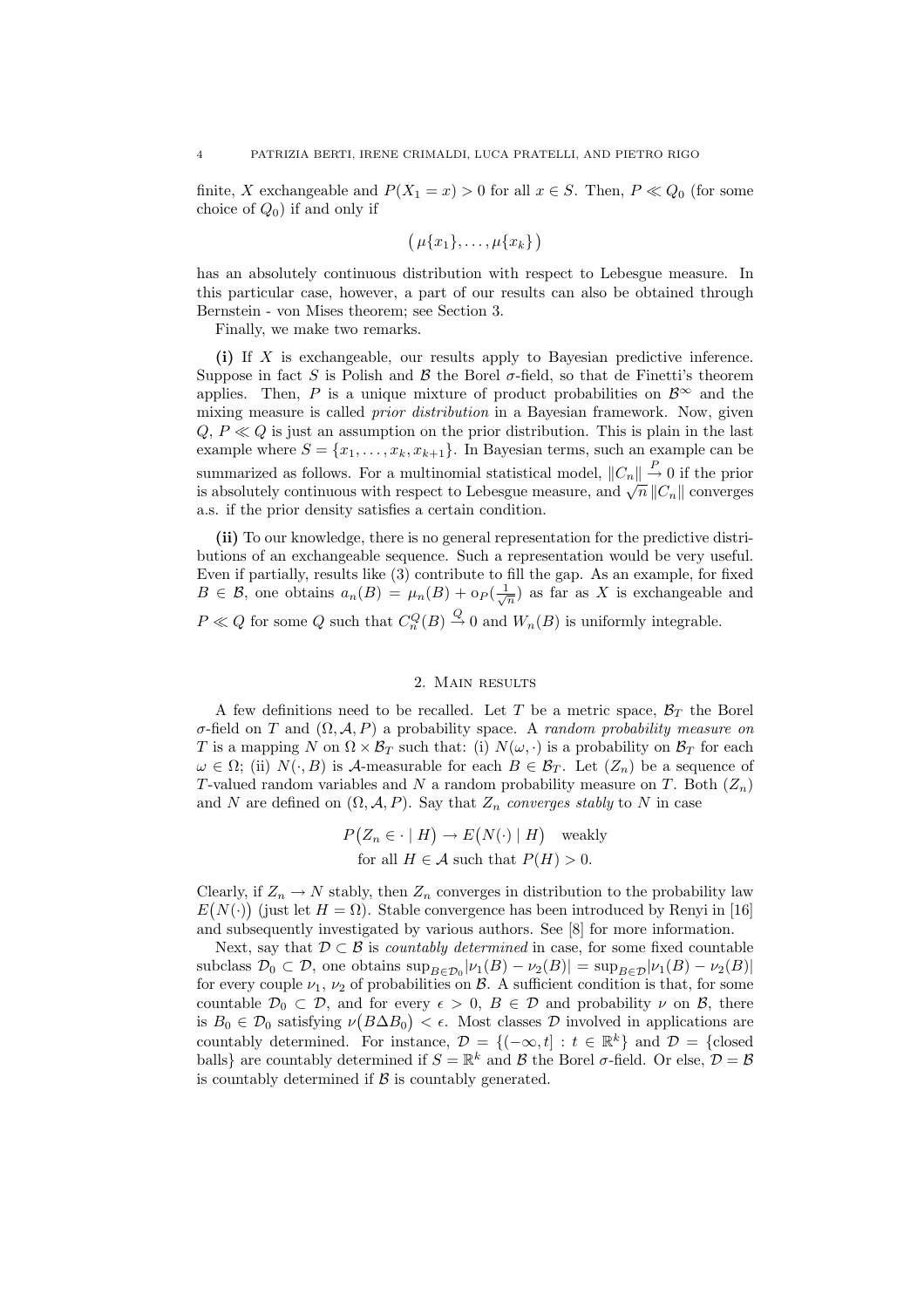We are now in a position to state our main result. Let  $N$  be a random probability measure on R, defined on the measurable space  $(S^{\infty}, \mathcal{B}^{\infty})$ , and let Q be a probability on  $(S^{\infty}, \mathcal{B}^{\infty})$ .

**Theorem 1.** Let  $\mathcal{D}$  be countably determined. Suppose  $||C_n^Q|| \to N$  stably under  $Q$ , and  $(||W_n||: n \ge 1)$  is uniformly integrable under P and  $Q$ . Then,

$$
||C_n|| = \sqrt{n} ||\mu_n - a_n|| \to N \text{ stably whenever } P \ll Q.
$$

*Proof.* Since  $D$  is countably determined, there are no measurability problems in taking sup<sub>B∈D</sub>. In particular,  $||W_n||$  and  $||C_n||$  are random variables and  $||C_n||$  is  $\mathcal{G}_n$ -measurable. Let f be a version of  $\frac{dP}{dQ}$  and  $U_n = f - E_Q(f | \mathcal{G}_n)$ . Then,

$$
C_n(B) = E(W_n(B) | \mathcal{G}_n) = \frac{E_Q(f W_n(B) | \mathcal{G}_n)}{E_Q(f | \mathcal{G}_n)}
$$
  
=  $C_n^Q(B) + \frac{E_Q(U_n W_n(B) | \mathcal{G}_n)}{E_Q(f | \mathcal{G}_n)}, \quad P$ -a.s., for each  $B \in \mathcal{B}$ .

Letting  $M_n = \frac{E_Q(|U_n| ||W_n|| | \mathcal{G}_n)}{E_Q(|U_n|)}$  $\frac{\sum_{n=1}^{\infty} \sum_{n=1}^{\infty} \sum_{n=1}^{\infty} \sum_{n=1}^{\infty} \sum_{n=1}^{\infty} \sum_{n=1}^{\infty} \sum_{n=1}^{\infty} \sum_{n=1}^{\infty} \sum_{n=1}^{\infty} \sum_{n=1}^{\infty} \sum_{n=1}^{\infty} \sum_{n=1}^{\infty} \sum_{n=1}^{\infty} \sum_{n=1}^{\infty} \sum_{n=1}^{\infty} \sum_{n=1}^{\infty} \sum_{n=1}^{\infty} \sum_{n=1}^{\infty} \sum$  $||C_n^Q|| - M_n \le ||C_n|| \le ||C_n^Q|| + M_n, \quad P\text{-a.s.}.$ 

We first assume f bounded. Since  $||C_n^Q|| \to N$  stably under Q, given a bounded random variable Z on  $(S^{\infty}, \mathcal{B}^{\infty})$ , one obtains

$$
\int \phi\big(||C_n^Q||\big) Z \, dQ \longrightarrow \int N(\phi) \, Z \, dQ,
$$

for each bounded continuous  $\phi : \mathbb{R} \to \mathbb{R}$ , where  $N(\phi) = \int \phi(x) N(\cdot, dx)$ .

Letting  $Z = f I_H/P(H)$ , with  $H \in \mathcal{B}^{\infty}$  and  $P(H) > 0$ , it follows that  $||C_n^Q|| \to N$ stably under P. Therefore, it suffices to prove  $EM_n \to 0$ . Given  $\epsilon > 0$ , since  $||W_n||$ is uniformly integrable under  $Q$ , there is  $c > 0$  such that

$$
E_Q\big\{\|W_n\|\,I_{\{\|W_n\|>c\}}\big\}<\frac{\epsilon}{\sup f}\quad\text{for all }n.
$$

Since  $M_n$  is  $\mathcal{G}_n$ -measurable,

$$
EM_n = E_Q(f M_n) = E_Q(E_Q(f | \mathcal{G}_n) M_n) = E_Q(|U_n| ||W_n||)
$$
  
\n
$$
\leq c E_Q|U_n| + (\sup f) E_Q(||W_n||I_{\{\|W_n\|>c\}})
$$
  
\n
$$
< c E_Q|U_n| + \epsilon \quad \text{for all } n.
$$

Therefore, the martingale convergence theorem implies

$$
\limsup_n EM_n \le c \limsup_n E_Q |U_n| + \epsilon = \epsilon.
$$

This concludes the proof when  $f$  is bounded.

Next, let f be any density. Fix  $k > 0$  such that  $P(f \le k) > 0$  and define  $K = \{f \le k\}$  and  $P_K(\cdot) = P(\cdot | K)$ . Then,  $P_K$  has the bounded density  $f I_K/P(K)$ with respect to Q. By what already proved,  $||C_n^{P_k}|| \to N$  stably under  $P_K$ , where

$$
C_n^{P_k}(B) = E_{P_K}\big(W_n(B) \mid \mathcal{G}_n\big) = \frac{E\big\{I_K W_n(B) \mid \mathcal{G}_n\big\}}{E(I_K \mid \mathcal{G}_n)}, \quad P_K\text{-a.s.}.
$$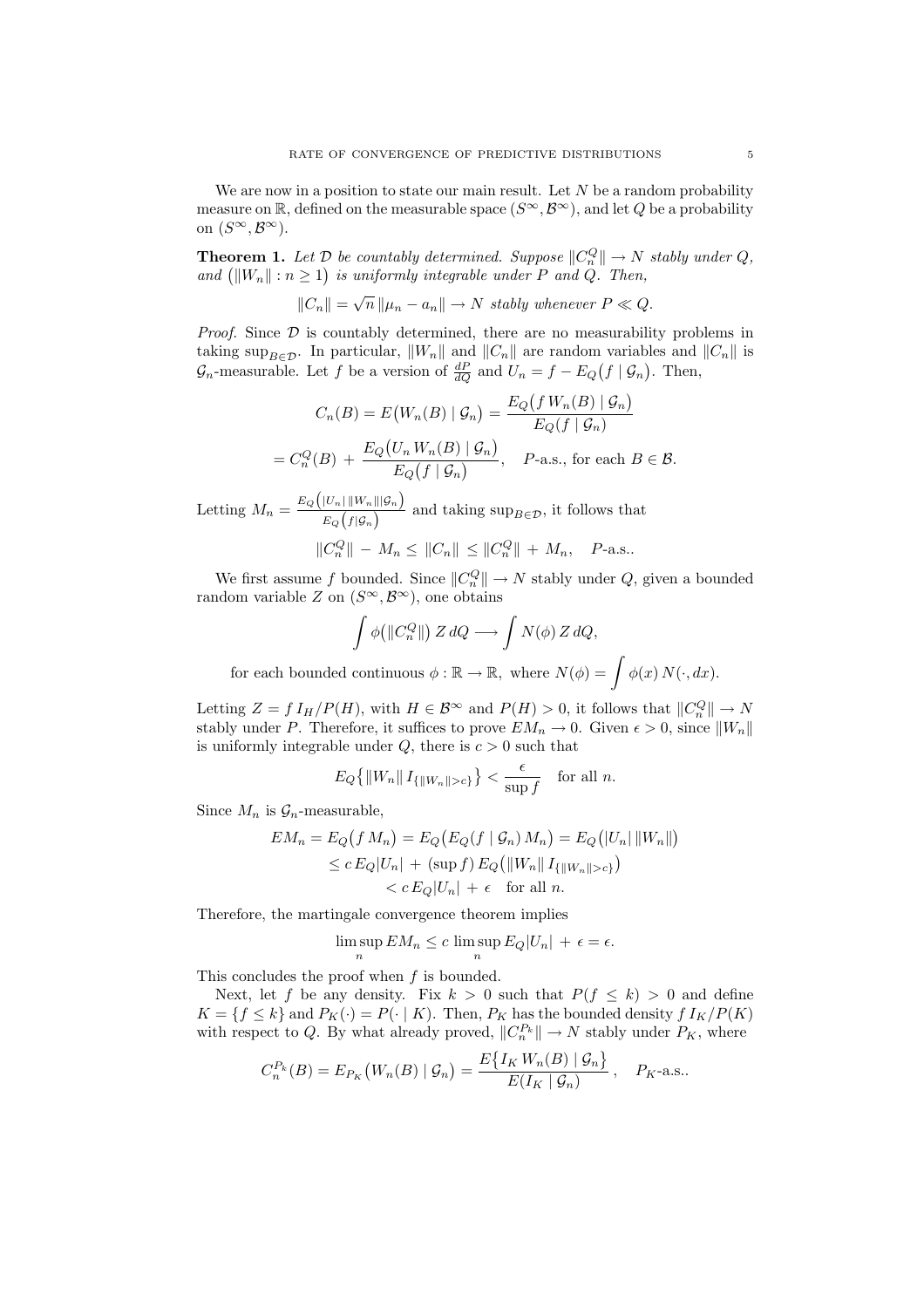Letting  $R_n = I_K - E(I_K | \mathcal{G}_n)$ , it follows that

$$
E\{I_K || C_n - C_n^{P_k} ||\} = E\{I_K \sup_{B \in \mathcal{D}} \left| \frac{E\{R_n W_n(B) | \mathcal{G}_n\}}{E(I_K | \mathcal{G}_n)} \right| \}
$$
  
\n
$$
\leq E\{I_K \frac{E\{|R_n| ||W_n|| | \mathcal{G}_n\}}{E(I_K | \mathcal{G}_n)} \} = E\{|R_n| ||W_n||\}
$$
  
\n
$$
\leq c E |R_n| + E\{||W_n||I_{\{\|W_n\| > c\}}\} \text{ for all } c > 0.
$$

Since  $E|R_n| \to 0$  and  $||W_n||$  is uniformly integrable under P, arguing as above implies

$$
E_{P_K}\Big|\left\|C_n\right\|-\left\|C_n^{P_k}\right\|\Big|\leq \frac{E\big\{I_K\left\|C_n-C_n^{P_k}\right\|\big\}}{P(K)}\longrightarrow 0.
$$

Therefore,  $||C_n|| \to N$  stably under  $P_K$ . Finally, fix  $H \in \mathcal{B}^{\infty}$ ,  $P(H) > 0$ , and a bounded continuous function  $\phi : \mathbb{R} \to \mathbb{R}$ . Then  $P(H \cap K) = P(H \cap \{f \leq k\}) > 0$ , for  $k$  large enough, and

$$
P(H) | E(\phi(||C_n||) | H) - E(N(\phi) | H) |
$$
  
\n
$$
\leq 2 \sup |\phi| P(f > k) + | E(\phi(||C_n||) | H \cap K) - E(N(\phi) | H \cap K) |.
$$

Since  $E(\phi(||C_n||) | H \cap K) \to E(N(\phi) | H \cap K)$  as  $n \to \infty$ , and  $P(f > k) \to 0$  as  $k \to \infty$ , this concludes the proof.

 $\Box$ 

We next deal with the particular case  $Q = Q_0$ , where  $Q_0$  is a Ferguson-Dirichlet law on  $(S^{\infty}, \mathcal{B}^{\infty})$ . If  $P \ll Q_0$  with a density satisfying a certain condition, the convergence rate of  $\|\mu_n - a_n\|$  can be remarkably improved.

**Theorem 2.** Suppose  $\mathcal{D}$  is countably determined and  $\sup_n E_{Q_0} ||W_n||^2 < \infty$ . Then,  $\sqrt{n} ||C_n|| = n ||\mu_n - a_n||$  converges a.s. provided  $P \ll Q_0$  and

$$
E_{Q_0}(f^2) - E_{Q_0}\left\{E_{Q_0}(f \mid \mathcal{G}_n)^2\right\} = O\left(\frac{1}{n}\right), \quad \text{for some version } f \text{ of } \frac{dP}{dQ_0}.
$$

*Proof.* Let  $D_n(B) = \sqrt{n} C_n(B)$ . Then,  $||D_n||$  is  $\mathcal{G}_n$ -measurable (as  $\mathcal D$  is countably determined) and

$$
E\left(\|D_{n+1}\| \mid \mathcal{G}_n\right) = E\left(\sup_{B \in \mathcal{D}} \left| \sum_{i=1}^{n+1} I_B(X_i) - (n+1)E(\mu(B) \mid \mathcal{G}_{n+1}) \right| \mid \mathcal{G}_n\right)
$$
  
\n
$$
\geq \sup_{B \in \mathcal{D}} \left| E\left(\sum_{i=1}^{n+1} I_B(X_i) \mid \mathcal{G}_n\right) - (n+1)E(\mu(B) \mid \mathcal{G}_n)\right|
$$
  
\n
$$
= \sup_{B \in \mathcal{D}} \left| \sum_{i=1}^{n} I_B(X_i) - n E(\mu(B) \mid \mathcal{G}_n)\right| = \|D_n\| \quad \text{a.s.}.
$$

Since  $||D_n||$  is a  $\mathcal{G}_n$ -submartingale, it suffices to prove that  $\sup_n E||D_n|| < \infty$ .

Let  $U_n = f - E_0(f | \mathcal{G}_n)$ , where  $E_0$  stands for  $E_{Q_0}$ . By assumption, there are  $c_1, c_2 > 0$  such that

$$
E_0||W_n||^2 \le c_1, \quad nE_0U_n^2 = n\left\{E_0(f^2) - E_0(E_0(f \mid \mathcal{G}_n)^2)\right\} \le c_2 \quad \text{for all } n.
$$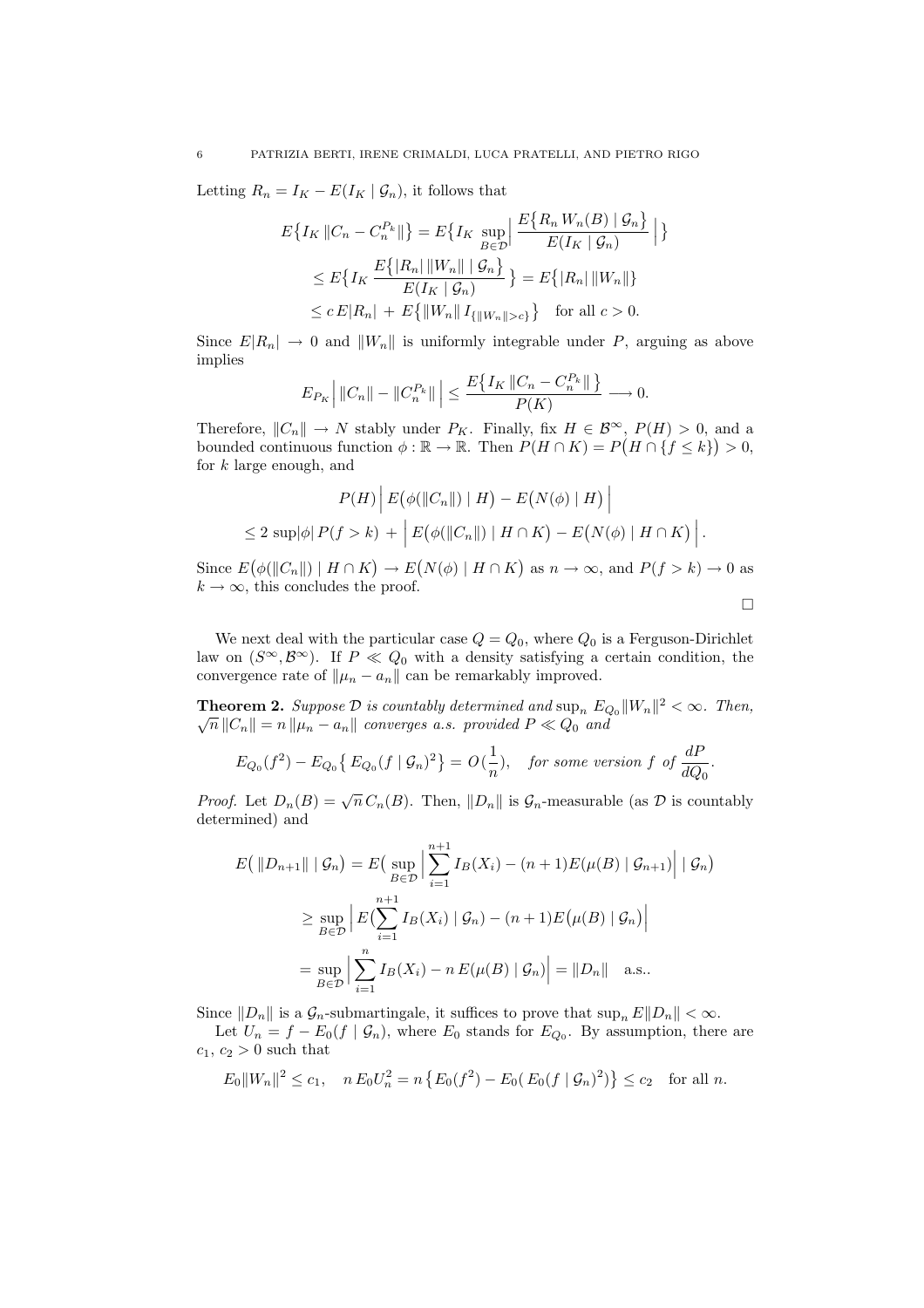As noted in Section 1, since  $Q_0$  is a Ferguson-Dirichlet law, there is  $\alpha > 0$  such that

$$
\sqrt{n} ||C_n^{Q_0}|| = \sqrt{n} \sup_{B \in \mathcal{D}} \left| E_0(W_n(B) | \mathcal{G}_n) \right| \le \alpha \quad \text{for all } n.
$$

Define  $M_n = \frac{E_0(|U_n| ||W_n|| | \mathcal{G}_n)}{E_0(|\mathcal{G}_n|)}$  $\frac{C_n||W_n||W_n}{E_0(f|\mathcal{G}_n)}$  and recall that  $||C_n|| \leq ||C_n^{\mathcal{Q}_0}|| + M_n$ , P-a.s.; see the proof of Theorem 1. Then, for all  $n$ , one obtains

$$
E||D_n|| = \sqrt{n} E||C_n|| \le \sqrt{n} \left( E||C_n^{Q_0}|| + EM_n \right) \le \alpha + \sqrt{n} E_0(f M_n)
$$
  
=  $\alpha + \sqrt{n} E_0(|U_n| ||W_n||) \le \alpha + \sqrt{n} \sqrt{E_0 U_n^2 E_0 ||W_n||^2}$   
 $\le \alpha + \sqrt{c_1 n E_0 U_n^2} \le \alpha + \sqrt{c_1 c_2}.$ 

Finally, we specify a point raised in Section 1.

**Remark 3.** There is a long list of (countably determined) choices of  $\mathcal{D}$  such that

$$
\sup_n E||W_n||^k \le c(k), \quad \text{for all } k \ge 1, \text{ if } X \text{ is i.i.d.},
$$

where  $c(k)$  is some universal constant; see e.g. Subsections 2.14.1 and 2.14.2 of [20]. Fix one such  $\mathcal{D}, k \geq 1$ , and suppose S is Polish and B the Borel  $\sigma$ -field. If X is exchangeable, de Finetti's theorem yields  $E(||W_n||^k | \mathcal{T}) \leq c(k)$  a.s. for all n, where T is the tail  $\sigma$ -field of X. Hence,  $E||W_n||^k = E\{E(||W_n||^k \mid \mathcal{T})\} \leq c(k)$  for all  $n$ . This proves inequality  $(2)$ .

### 3. Exchangeable data with finite state space

When  $X$  is exchangeable and  $S$  finite, there is some overlapping between Theorem 1 and a result of Bernstein and von Mises.

3.1. Connections with Bernstein - von Mises theorem. For each  $\theta$  in an open set  $\Theta \subset \mathbb{R}^k$ , let  $P_\theta$  be a product probability on  $(S^\infty, \mathcal{B}^\infty)$  (that is, X is i.i.d. under  $P_{\theta}$ ). Suppose the map  $\theta \mapsto P_{\theta}(B)$  is Borel measurable for fixed  $B \in \mathcal{B}^{\infty}$ . Given a (prior) probability  $\pi$  on the Borel subsets of  $\Theta$ , define

$$
P(B) = \int P_{\theta}(B) \pi(d\theta), \quad B \in \mathcal{B}^{\infty}.
$$

Roughly speaking, Bernstein - von Mises (BVM) theorem can be stated as follows. Suppose  $\pi$  is absolutely continuous with respect to Lebesgue measure and the statistical model ( $P_{\theta}$ :  $\theta \in \Theta$ ) is suitably "smooth" (we refer to [12] for a detailed exposition of what "smooth" means). For each n, suppose  $\theta$  admits a (consistent) maximum likelihood estimator  $\hat{\theta}_n$ . Further, suppose the prior  $\pi$  possesses the first moment and denote  $\theta_n^*$  the posterior mean of  $\theta$ . Then,

$$
\sqrt{n}\left(\widehat{\theta}_n - \theta_n^*\right) \xrightarrow{P_{\theta_0}} 0
$$

for each  $\theta_0 \in \Theta$  such that the density of  $\pi$  is strictly positive and continuous at  $\theta_0$ .

Actually, BVM-theorem yields much more than asserted, what reported above being just the corollary connected to this paper. We refer to [12] and [13] for more information and historical notes. See also [17].

 $\Box$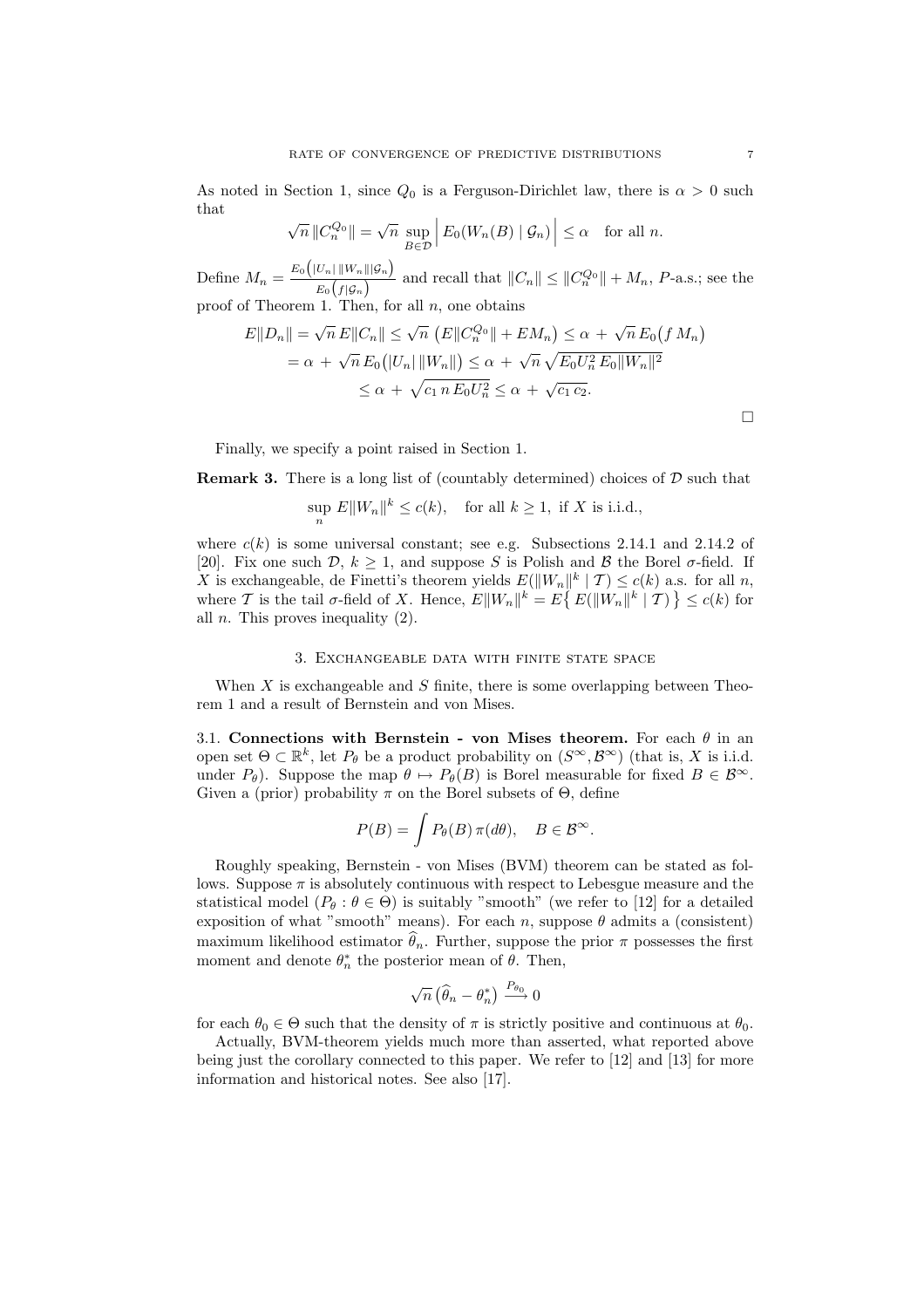Assuming a smooth, finite-dimensional statistical model is fundamental; see e.g. [10]. Indeed, BVM-theorem does not apply when the only information is  $X$  exchangeable (or even c.i.d.) and  $P \ll Q$  for some reference probability Q. One exception, however, is  $S$  finite.

Let us suppose

$$
S = \{x_1, \dots, x_k, x_{k+1}\}, \ X \text{ exchangeable, } P(X_1 = x) > 0
$$
  
for all  $x \in S$ , and  $\mathcal{D} = \mathcal{B} = \text{power set of } S.$ 

Also, let  $\lambda$  denote Lebesgue measure on  $\mathbb{R}^k$  and  $\pi$  the probability distribution of

$$
\theta = (\mu\{x_1\},\ldots,\mu\{x_k\}).
$$

As noted in Section 1,  $\pi \ll \lambda$  if and only if  $P \ll Q_0$  for some choice of  $Q_0$ . Since  $\mathcal D$  is finite and X exchangeable under P and  $Q_0$ , then  $||W_n||$  is uniformly integrable under P and  $Q_0$ . Thus, Theorem 1 yields  $||C_n|| \stackrel{P}{\to} 0$  whenever  $\pi \ll \lambda$ . On the other hand,  $\pi$  is the prior distribution for this problem. The underlying statistical model is smooth and finite-dimensional (it is just a multinomial model). Further, for each n, the maximum likelihood estimator and the posterior mean of  $\theta$  are, respectively,

$$
\widehat{\theta}_n = (\mu_n\{x_1\}, \ldots, \mu_n\{x_k\}), \quad \theta_n^* = (a_n\{x_1\}, \ldots, a_n\{x_k\}).
$$

Thus, BVM-theorem implies  $||C_n|| \overset{P}{\to} 0$  as far as  $\pi \ll \lambda$  and the density of  $\pi$  is continuous on the complement of a  $\pi$ -null set.

To sum up, in this particular case, the same conclusions as Theorem 1 can be drawn from BVM-theorem. Unlike the latter, however, Theorem 1 does not require any condition on the density of  $\pi$ .

3.2. Some consequences of Theorems 1 and 2. In this subsection, we focus on  $S = \{0, 1\}$ . Thus,  $\mathcal{D} = \mathcal{B}$  = power set of S and  $\lambda$  is Lebesgue measure on R. Let  $\mathcal{N}(0, a)$  denote the one-dimensional Gaussian law with mean 0 and variance  $a > 0$ (where  $\mathcal{N}(0,0) = \delta_0$ ). Our first result allows  $\pi$  to have a discrete part.

**Corollary 4.** With  $S = \{0, 1\}$ , let  $\pi$  be the probability distribution of  $\mu\{1\}$  and

$$
\Delta = \{ \theta \in [0, 1] : \pi \{ \theta \} > 0 \}, \quad A = \{ \omega \in S^{\infty} : \mu(\omega, \{ 1 \}) \in \Delta \}.
$$

Define the random probability measure  $N$  on  $\mathbb R$  as

 $N = (1 - I_A) \delta_0 + I_A \mathcal{N}(0, \mu{1}(1 - \mu{1})).$ 

If X is exchangeable and  $\pi$  does not have a singular continuous part, then

$$
C_n\{1\} \to N \, \, stably \, \, and \, \, ||C_n|| \to N \circ h^{-1} \, \, stably
$$

where  $h(x) = |x|, x \in \mathbb{R}$ , is the modulus function.

*Proof.* By standard arguments, the Corollary holds when  $\pi(\Delta) \in (0,1)$  provided it holds when  $\pi(\Delta) = 0$  and  $\pi(\Delta) = 1$ . Let  $\pi(\Delta) = 0$ . Then  $\pi \ll \lambda$ , as  $\pi$  does not have a singular continuous part, and the Corollary follows from Theorem 1. Thus, it can be assumed  $\pi(\Delta) = 1$ . Since  $C_n\{0\} = -C_n\{1\}$ ,  $||C_n|| = |C_n\{1\}|$  and the modulus function is continuous, it suffices to prove that  $C_n\{1\} \to N$  stably.

Next, exchangeability of X implies  $W_n\{1\} \to \mathcal{N}(0, \mu\{1\}(1-\mu\{1\}))$  stably; see e.g. Theorem 3.1 of [6]. Since  $\pi(\Delta) = 1$ , then  $N = \mathcal{N}(0, \mu{1}(1 - \mu{1}))$  a.s.. Hence, it is enough to show that  $E| C_n\{1\} - W_n\{1\}| \to 0$ .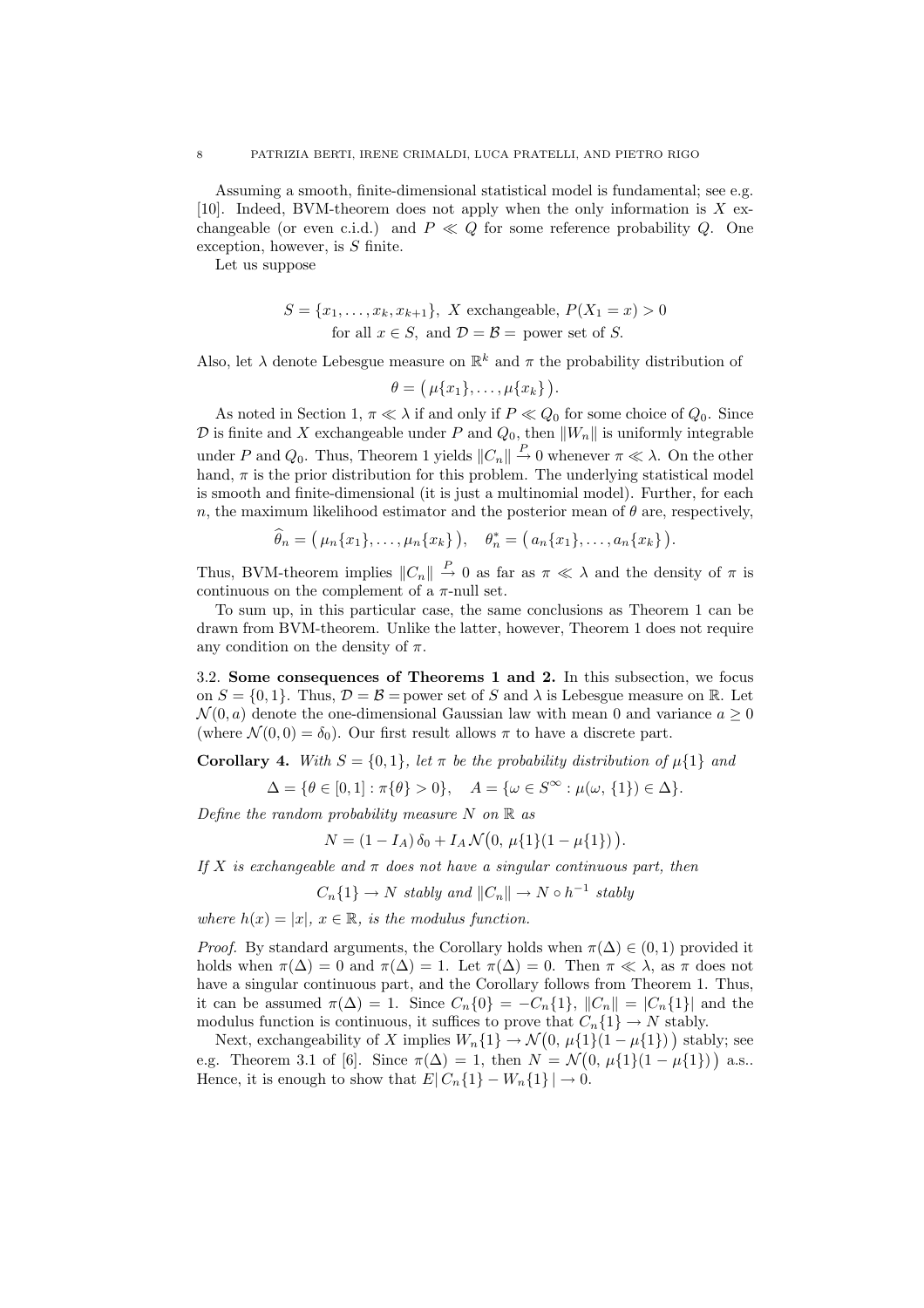Fix  $\epsilon > 0$  and let  $M_n = W_n\{1\}$ . Since X is exchangeable,  $M_n$  is uniformly integrable. Therefore, there is  $c > 0$  such that

$$
\sup_n E\left(\left|M_n\right|I_{\{|M_n|>c\}}\right)<\frac{\epsilon}{4}.
$$

Define  $\phi(x) = x$  if  $|x| \leq c$ ,  $\phi(x) = c$  if  $x > c$ , and  $\phi(x) = -c$  if  $x < -c$ . Since  $C_n\{1\} = E(M_n | \mathcal{G}_n)$  a.s., it follows that

$$
E|C_n\{1\} - W_n\{1\}| \le E|E(M_n | \mathcal{G}_n) - E(\phi(M_n) | \mathcal{G}_n)| +
$$
  
+
$$
E|E(\phi(M_n) | \mathcal{G}_n) - \phi(M_n)| + E|\phi(M_n) - M_n|
$$
  

$$
\le E|E(\phi(M_n) | \mathcal{G}_n) - \phi(M_n)| + 4 E(|M_n| I_{\{|M_n| > c\}})
$$
  

$$
< E|E(\phi(M_n) | \mathcal{G}_n) - \phi(M_n)| + \epsilon \text{ for all } n.
$$

Write  $\Delta = \{a_1, a_2, ...\}$  and  $M_{n,j} = \sqrt{n} (\mu_n \{1\} - a_j)$ . Since  $\sigma(M_{n,j}) \subset \mathcal{G}_n$  and  $P(\mu\{1\} \in \Delta) = \pi(\Delta) = 1$ , one also obtains

$$
E\left|E(\phi(M_n) | \mathcal{G}_n) - \phi(M_n)\right| = \sum_{j} E\left|E(\phi(M_{n,j}) I_{\{\mu\{1\} = a_j\}} | \mathcal{G}_n) - \phi(M_{n,j}) I_{\{\mu\{1\} = a_j\}}\right|
$$
  

$$
= \sum_{j} E\left|\phi(M_{n,j}) \{P(\mu\{1\} = a_j | \mathcal{G}_n) - I_{\{\mu\{1\} = a_j\}}\}\right|
$$
  

$$
\leq c \sum_{j=1}^{m} E\left|P(\mu\{1\} = a_j | \mathcal{G}_n) - I_{\{\mu\{1\} = a_j\}}\right| + 2c \sum_{j>m} \pi\{a_j\} \text{ for all } m, n.
$$

By the martingale convergence theorem,  $E\Big|\,P(\mu\{1\}=a_j\mid \mathcal{G}_n)-I_{\{\mu\{1\}=a_j\}}\,\Big|\to 0,$ as  $n \to \infty$ , for each j. Thus,

$$
\limsup_{n} E|C_n\{1\} - W_n\{1\}| \le \epsilon + 2c \sum_{j>m} \pi\{a_j\} \text{ for all } m.
$$

Taking the limit as  $m \to \infty$  concludes the proof.

If  $\pi$  is singular continuous, we conjecture that  $C_n\{1\}$  converges stably to a non null limit. But we have not a proof.

In the next result, a real function  $g$  on  $(0, 1)$  is said to be *almost Lipschitz* in case  $x \mapsto g(x)x^a(1-x)^b$  is Lipschitz on  $(0, 1)$  for some reals  $a, b < 1$ .

Corollary 5. Suppose  $S = \{0, 1\}$ , X is exchangeable and  $\pi$  is the probability distribution of  $\mu\{1\}$ . If  $\pi$  admits an almost Lipschitz density with respect to  $\lambda$ , then  $\sqrt{n} ||C_n||$  converges a.s. to a real random variable.

*Proof.* Let  $V = \mu\{1\}$ . By assumption, there are  $a, b < 1$  and a version g of  $\frac{d\pi}{d\lambda}$  such that  $\phi(\theta) = g(\theta)\theta^a(1-\theta)^b$  is Lipschitz on  $(0,1)$ . For each  $u_1, u_2 > 0$ , we can take  $Q_0$  such that V has a beta-distribution with parameters  $u_1, u_2$  under  $Q_0$ . Let  $Q_0$ be such that V has a beta-distribution with parameters  $u_1 = 1 - a$  and  $u_2 = 1 - b$ under  $Q_0$ . Then, for any  $n \geq 1$  and  $x_1, \ldots, x_n \in \{0, 1\}$ , one obtains

$$
P(X_1 = x_1, \dots, X_n = x_n) = \int_0^1 \theta^r (1 - \theta)^{n-r} \pi(d\theta) = \int_0^1 \theta^{r-a} (1 - \theta)^{n-r-b} \phi(\theta) d\theta
$$

$$
= c \int V^r (1 - V)^{n-r} \phi(V) dQ_0 \quad \text{where } r = \sum_{i=1}^n x_i \text{ and } c > 0 \text{ is a constant.}
$$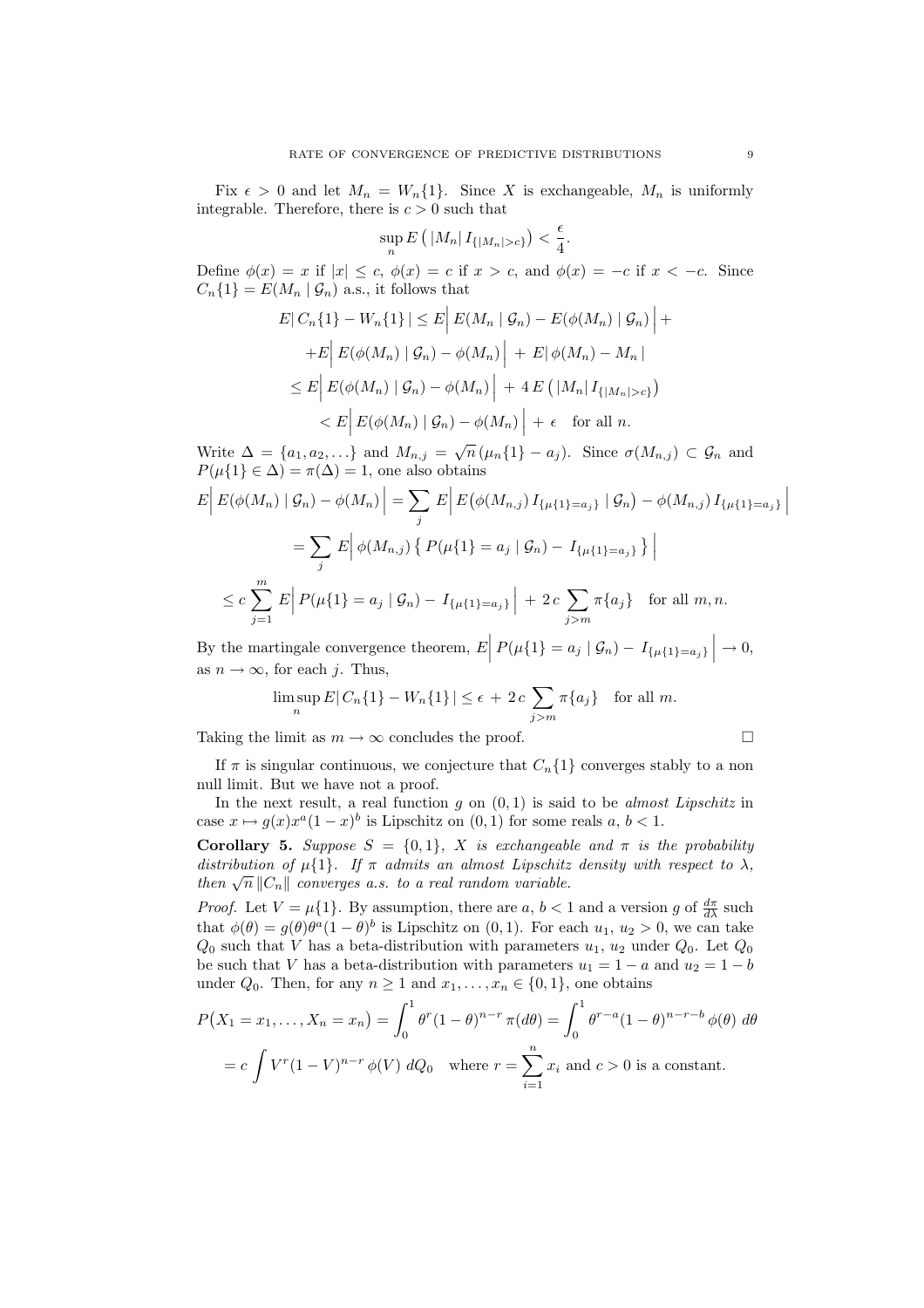Let  $h = c\phi$ . Then, h is Lipschitz and  $f = h(V)$  is a version of  $\frac{dP}{dQ_0}$ . Let  $V_n = E_0(V | \mathcal{G}_n)$ , where  $E_0$  stands for  $E_{Q_0}$ . Since h is Lipschitz,

$$
|f - E_0(f | \mathcal{G}_n)| \le |h(V) - h(V_n)| + E_0(|h(V) - h(V_n)| | \mathcal{G}_n)
$$
  
\n
$$
\le d|V - V_n| + d E_0(|V - V_n| | \mathcal{G}_n)
$$

where d is the Lipschitz constant of h. Since  $E_0||C_n^{Q_0}||^2 \le E_0||W_n||^2$  and

$$
\sqrt{n}|V - V_n| = |C_n^{Q_0}\{1\} - W_n\{1\}| \leq ||C_n^{Q_0}|| + ||W_n||,
$$

it follows that

$$
E_0(f^2) - E_0(E_0(f \mid \mathcal{G}_n)^2) = E_0\{(f - E_0(f \mid \mathcal{G}_n))^2\} \le 4 d^2 E_0 \{(V - V_n)^2\}
$$
  

$$
\le \frac{4 d^2}{n} E_0\{ (\|C_n^{Q_0}\| + \|W_n\|)^2 \} \le \frac{16 d^2}{n} E_0 \|W_n\|^2.
$$

Since  $\sup_n E_0 ||W_n||^2 < \infty$ , then  $E_0(f^2) - E_0(E_0(f | \mathcal{G}_n)^2) = O(1/n)$ . An application of Theorem 2 concludes the proof.

Corollaries 4 and 5 deal with  $S = \{0, 1\}$  but similar results can be proved for any finite  $S$ . See also [11] and [18].

#### 4. Generalized Polya urns

In this section, basing on Examples 1.3 and 3.5 of [6], the asymptotic behaviour of  $||C_n||$  is investigated for a certain c.i.d. sequence.

Let  $(\mathcal{Y}, \mathcal{B}_{\mathcal{Y}})$  be a measurable space,  $\mathcal{B}_+$  the Borel  $\sigma$ -field on  $(0, \infty)$  and

$$
S = \mathcal{Y} \times (0, \infty), \quad \mathcal{B} = \mathcal{B}_{\mathcal{Y}} \otimes \mathcal{B}_{+}, \quad X_n = (Y_n, Z_n), \text{ where}
$$

 $Y_n(\omega) = y_n, Z_n(\omega) = z_n \text{ for all } \omega = (y_1, z_1, y_2, z_2, \ldots) \in S^{\infty}.$ 

Given a law P on  $\mathcal{B}^{\infty}$ , it is assumed that

$$
P(Y_{n+1} \in B \mid \mathcal{G}_n) = \frac{\alpha P(Y_1 \in B) + \sum_{i=1}^n Z_i I_B(Y_i)}{\alpha + \sum_{i=1}^n Z_i} \quad \text{a.s., } n \ge 1,
$$
 (4)

$$
P(Z_{n+1} \in C \mid X_1, \dots, X_n, Y_{n+1}) = P(Z_1 \in C) \quad \text{a.s., } n \ge 0,
$$
 (5)

for some constant  $\alpha > 0$  and all  $B \in \mathcal{B}_{\mathcal{Y}}$  and  $C \in \mathcal{B}_+$ . Note that  $(Z_n)$  is i.i.d. and  $Z_{n+1}$  is independent of  $(Y_1, Z_1, \ldots, Y_n, Z_n, Y_{n+1})$  for all  $n \geq 0$ .

In real problems, the  $Z_n$  should be viewed as weights while the  $Y_n$  describe the phenomenon of interest. As an example, consider an urn containing white and black balls. At each time  $n \geq 1$ , a ball is drawn and then replaced together with  $Z_n$  more balls of the same colour. Let  $Y_n$  be the indicator of the event {white ball at time n} and suppose  $Z_n$  is chosen according to a fixed distribution on the integers, independently of  $(Y_1, Z_1, \ldots, Y_{n-1}, Z_{n-1}, Y_n)$ . Then, the predictive distributions of X are given by (4)-(5). Note also that the probability law of  $(Y_n)$  is Ferguson-Dirichlet in case  $Z_n = 1$  for all n.

It is not hard to prove that  $X$  is c.i.d.. We state this fact as a lemma.

#### **Lemma 6.** The sequence X assessed according to  $(4)$ - $(5)$  is c.i.d..

*Proof.* Fix  $k > n \geq 0$  and  $A \in \mathcal{B}_{\mathcal{Y}} \otimes \mathcal{B}_{+}$ . By a monotone class argument, it can be assumed  $A = B \times C$  where  $B \in \mathcal{B}_{\mathcal{Y}}$  and  $C \in \mathcal{B}_{+}$ . Further, it can be assumed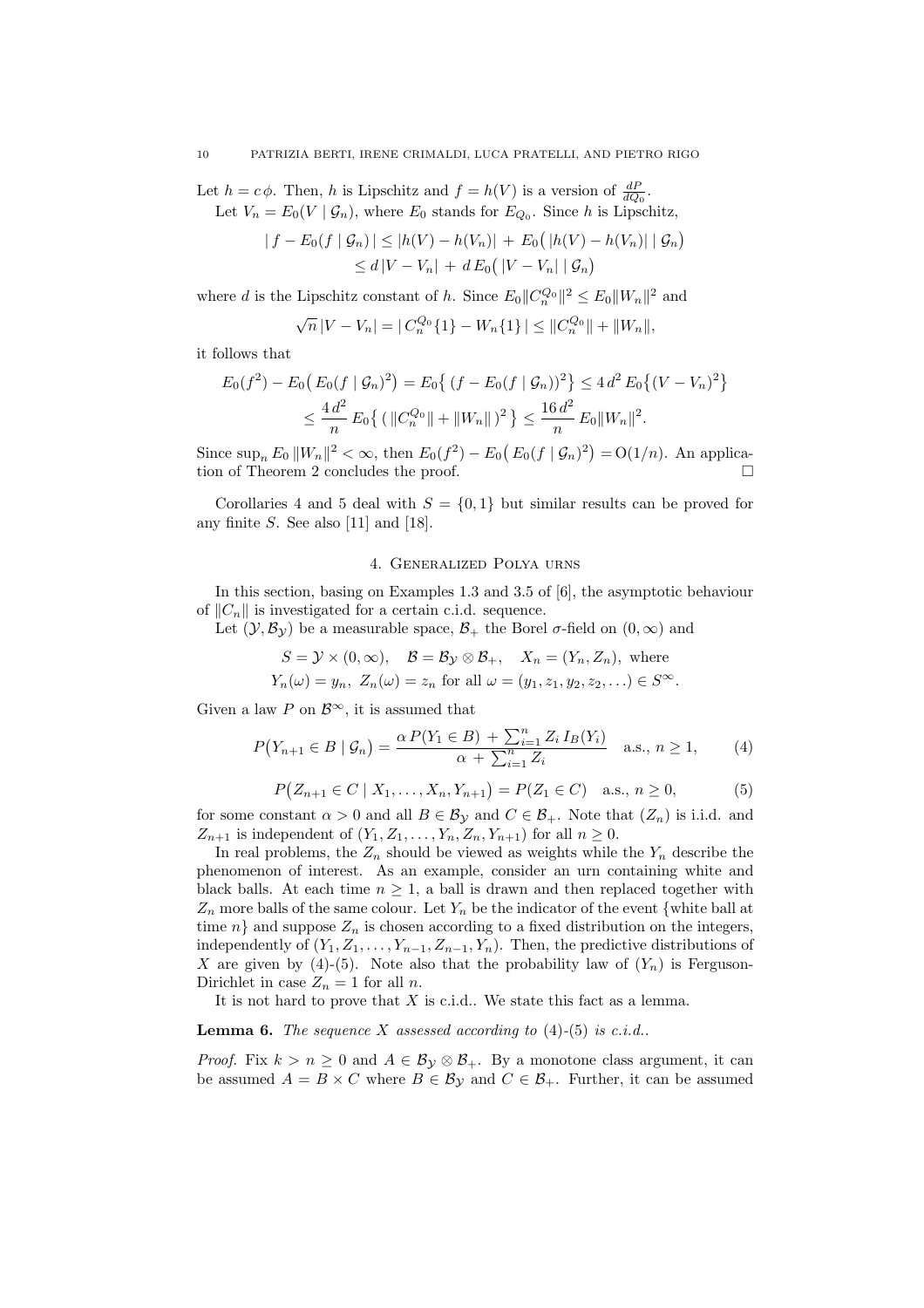$k = n + 2$ . Let  $n = 0$  and  $\mathcal{G}_0$  the trivial  $\sigma$ -field. Since  $X_2 \sim X_1$  (as it is easily seen),  $E(I_B(Y_2) I_C(Z_2) | \mathcal{G}_0) = E(I_B(Y_1) I_C(Z_1) | \mathcal{G}_0)$  a.s.. If  $n \geq 1$ , define

$$
\mathcal{G}_n^* = \sigma(X_1, \ldots, X_n, Z_{n+1}).
$$

On noting that  $E(I_B(Y_{n+1}) | \mathcal{G}_n^*) = E(I_B(Y_{n+1}) | \mathcal{G}_n)$  a.s., one obtains

$$
E(I_B(Y_{n+2}) | \mathcal{G}_n^*) = E\{ E(I_B(Y_{n+2}) | \mathcal{G}_{n+1}) | \mathcal{G}_n^* \}
$$
  
= 
$$
\frac{\alpha P(Y_1 \in B) + \sum_{i=1}^n Z_i I_B(Y_i) + Z_{n+1} E(I_B(Y_{n+1}) | \mathcal{G}_n^*)}{\alpha + \sum_{i=1}^{n+1} Z_i}
$$
  
= 
$$
\frac{(\alpha + \sum_{i=1}^n Z_i) E(I_B(Y_{n+1}) | \mathcal{G}_n) + Z_{n+1} E(I_B(Y_{n+1}) | \mathcal{G}_n)}{\alpha + \sum_{i=1}^{n+1} Z_i}
$$
  
= 
$$
E(I_B(Y_{n+1}) | \mathcal{G}_n) = E(I_B(Y_{n+1}) | \mathcal{G}_n^*)
$$
 a.s..

Finally, since  $\mathcal{G}_n \subset \mathcal{G}_n^*$ , the previous equality implies

$$
E(I_B(Y_{n+2}) I_C(Z_{n+2}) | \mathcal{G}_n) = P(Z_1 \in C) E\{ E(I_B(Y_{n+2}) | \mathcal{G}_n^*) | \mathcal{G}_n \}
$$
  
=  $P(Z_1 \in C) E\{ E(I_B(Y_{n+1}) | \mathcal{G}_n^*) | \mathcal{G}_n \} = E(I_B(Y_{n+1}) I_C(Z_{n+1}) | \mathcal{G}_n)$  a.s..

Therefore, X is c.i.d..  $\square$ 

Usually, one is interested in predicting  $Y_n$  more than  $Z_n$ . Thus, in the sequel, we focus on  $P(Y_{n+1} \in B \mid \mathcal{G}_n)$ . For each  $B \in \mathcal{B}_{\mathcal{Y}}$ , we write

$$
C_n(B) = C_n(B \times (0, \infty)), \quad a_n(B) = a_n(B \times (0, \infty)) = P(Y_{n+1} \in B \mid \mathcal{G}_n),
$$

and so on.

In Example 3.5 of [6], assuming  $EZ_1^2 < \infty$ , it is shown that

$$
C_n(B) \to \mathcal{N}(0, \sigma_B^2)
$$
 stably, where  $\sigma_B^2 = \frac{\text{var}(Z_1)}{(EZ_1)^2} \mu(B) (1 - \mu(B)).$ 

Here, we prove that  $C_n$  converges stably when regarded as a map  $C_n : S^{\infty} \to l^{\infty}(\mathcal{D}),$ where  $l^{\infty}(\mathcal{D})$  is the space of real bounded functions on  $\mathcal{D}$  equipped with uniform distance; see Section 1.5 of [20]. In particular, stable convergence of  $C_n$  as a random element of  $l^{\infty}(\mathcal{D})$  implies stable convergence of  $||C_n|| = \sup_{B \in \mathcal{D}} |C_n(B)|$ .

Intuitively, the stable limit of  $C_n$  (when it exists) is connected to Brownian bridge. Let  $B_1, B_2, \ldots$  be pairwise disjoint elements of  $\mathcal{B}_y$  and

$$
\mathcal{D} = \{B_k \times (0, \infty) : k \ge 1\}, \quad T_0 = 0, \quad T_k = \sum_{i=1}^k \mu(B_i).
$$

Also, let G be a standard Brownian bridge process on some probability space  $(\Omega_0, \mathcal{A}_0, P_0)$ . For fixed  $\omega \in S^{\infty}$ ,

$$
L(\omega, B_k) = \frac{\sqrt{\text{var}(Z_1)}}{EZ_1} \left\{ G(T_k(\omega)) - G(T_{k-1}(\omega)) \right\}
$$

is a real random variable on  $(\Omega_0, \mathcal{A}_0, P_0)$ . Since the  $B_k$  are pairwise disjoint and G has continuous paths,  $L(\omega, B_k) \to 0$  as  $k \to \infty$ . So, it makes sense to define  $M(\omega, \cdot)$ as the probability distribution of  $L(\omega) = (L(\omega, B_1), L(\omega, B_2), \ldots)$ , that is,

$$
M(\omega, A) = P_0(L(\omega) \in A) \quad \text{ for each Borel set } A \subset l^{\infty}(\mathcal{D}).
$$

Similarly, let  $N(\omega, \cdot)$  be the probability distribution of  $\sup_{k \geq 1} |L(\omega, B_k)|$ , i.e.,

$$
N(\omega, A) = P_0\left(\sup_{k \ge 1} |L(\omega, B_k)| \in A\right) \quad \text{for each Borel set } A \subset \mathbb{R}.
$$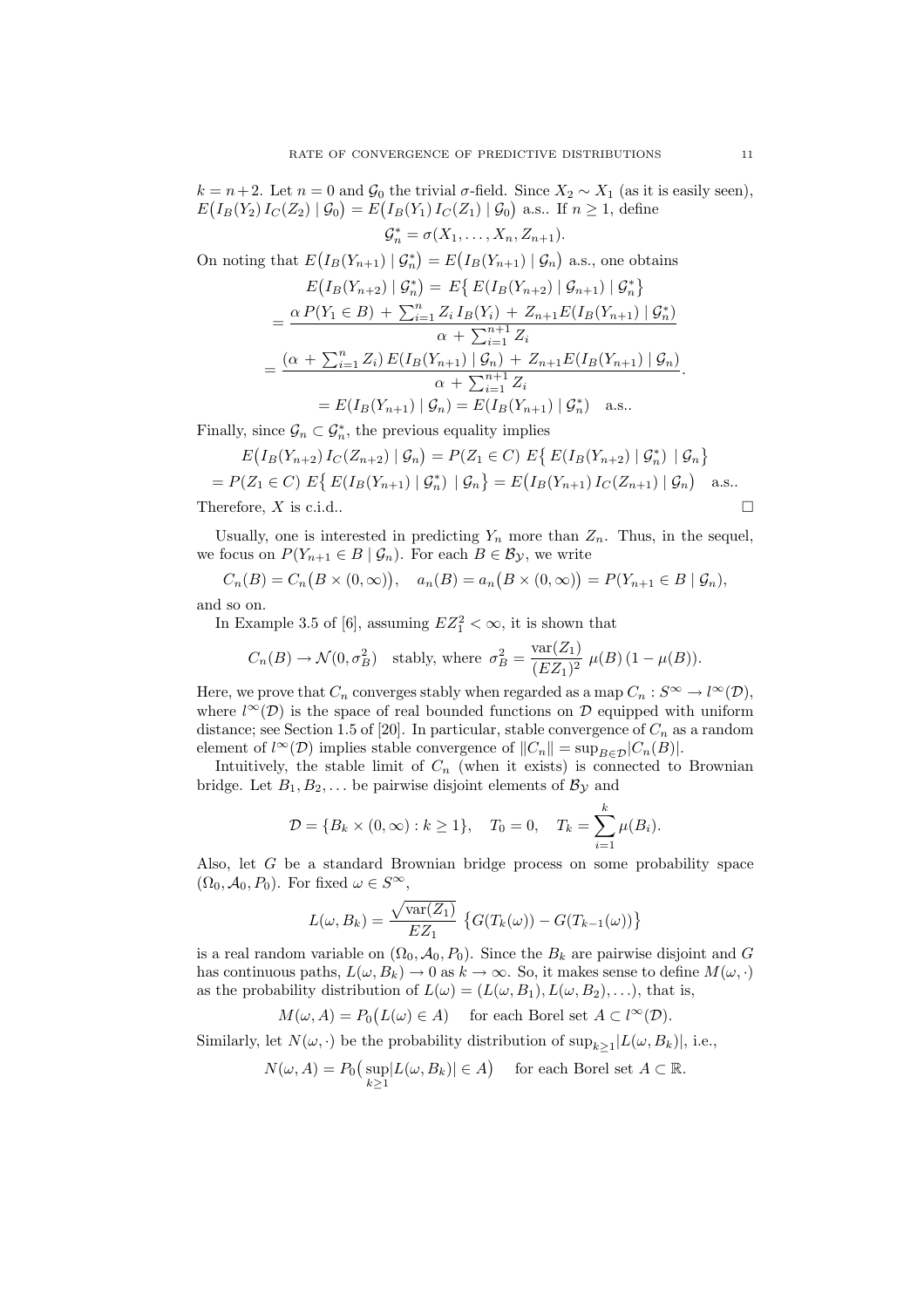**Theorem 7.** Suppose  $B_1, B_2, \ldots \in B_{\mathcal{Y}}$  are pairwise disjoint and  $D, M, N$  are defined as above. Let X be assessed according to (4)-(5) with  $a \leq Z_1 \leq b$  a.s. for some constants  $0 < a < b$ . Then

$$
\sup_{n} E||W_n||^2 \le c\sqrt{P(Y_1 \in \bigcup_k B_k)},\tag{6}
$$

for some constant c independent of the  $B_k$ , and  $C_n \to M$  stably (in the metric space  $l^{\infty}(\mathcal{D})$ ). In particular,  $||C_n|| \to N$  stably.

Let  $Q_1$  denote the probability law of a sequence X satisfying (4)-(5) and  $a \leq$  $Z_1 \leq b$  a.s.. In view of Theorem 7,  $Q_1$  can play the role of  $Q$  in Theorem 1. That is, for an arbitrary c.i.d. sequence X with distribution P, one has  $||C_n|| \to N$  stably provided  $P \ll Q_1$  and  $||W_n||$  is uniformly integrable under P. The condition of pairwise disjoint  $B_k$  is actually rather strong. However, it holds in at least two relevant situations: when a single set B is involved and when  $S = \{x_1, x_2, \ldots\}$  is countable and  $B_k = \{x_k\}$  for all k.

*Proof of Theorem 7.* Since X is c.i.d., for fixed  $B \in \mathcal{B}_{\mathcal{Y}}$  one has  $a_n(B) = E(\mu(B))$  $\mathcal{G}_n$  a.s.. Hence,  $(a_n(B) : n \ge 1)$  is a  $\mathcal{G}_n$ -martingale with  $a_n(B) \stackrel{a.s.}{\rightarrow} \mu(B)$ , and this implies

$$
E\{(a_{n+1}(B) - \mu(B))^2\} = E\{ \left(\sum_{j>n} (a_j(B) - a_{j+1}(B))\right)^2\} = \sum_{j>n} E\{(a_j(B) - a_{j+1}(B))^2\}.
$$

Replacing  $a_i(B)$  by (4), setting  $V_i = I_B(Y_i)$  and using that  $a \leq Z_i \leq b$  a.s. for all  $i$ , we obtain the following inequalities:

$$
E\{(a_j(B) - a_{j+1}(B))^2\} = E\left\{Z_{j+1}^2\left(\frac{\alpha P(Y_1 \in B) + \sum_{i=1}^j V_i Z_i}{(\alpha + \sum_{i=1}^j Z_i)(\alpha + \sum_{i=1}^{j+1} Z_i)} - \frac{V_{j+1}}{\alpha + \sum_{i=1}^{j+1} Z_i}\right)^2\right\}
$$
  

$$
\leq 2(\frac{b}{a})^2 \frac{EV_{j+1}}{j^2} + \frac{2b^2}{a^4} \frac{E\{(\alpha P(Y_1 \in B) + \sum_{i=1}^j V_i Z_i)^2\}}{j^4}
$$
  

$$
\leq c_1 \frac{P(Y_1 \in B)}{j^2} + \frac{4b^2 \alpha^2 P(Y_1 \in B)^2}{a^4 j^4} + \frac{4b^4 E\{(\sum_{i=1}^j V_i)^2\}}{a^4 j^4}
$$
  

$$
\leq c_1 \frac{P(Y_1 \in B)}{j^2} + c_1 \frac{P(Y_1 \in B)^2}{j^4} + c_1 \frac{jE\{\sum_{i=1}^j V_i\}}{j^4}
$$
  

$$
\leq c_1 \frac{P(Y_1 \in B)}{j^2} + c_1 \frac{j^2 P(Y_1 \in B)}{j^4} = c_1 \frac{P(Y_1 \in B)}{j^2},
$$

where  $c_1$  is a suitable constant independent of B. Since we have  $\sum_{j>n} \frac{1}{j^2} \leq 1/n$ , we finally get

$$
\sum_{j>n} E\{(a_j(B) - a_{j+1}(B))^2\} \le \frac{c_1}{n} P(Y_1 \in B).
$$

It follows that

$$
E||a_{n+1} - \mu||^2 = E\{\sup_k (a_{n+1}(B_k) - \mu(B_k))^2\} \le \sum_k E\{(a_{n+1}(B_k) - \mu(B_k))^2\}
$$
  
= 
$$
\sum_k \sum_{j>n} E\{(a_j(B_k) - a_{j+1}(B_k))^2\} \le \frac{c_1}{n} \sum_k P(Y_1 \in B_k)
$$
  
= 
$$
\frac{c_1}{n} P(Y_1 \in \bigcup_k B_k)
$$
 as the  $B_k$  are pairwise disjoint.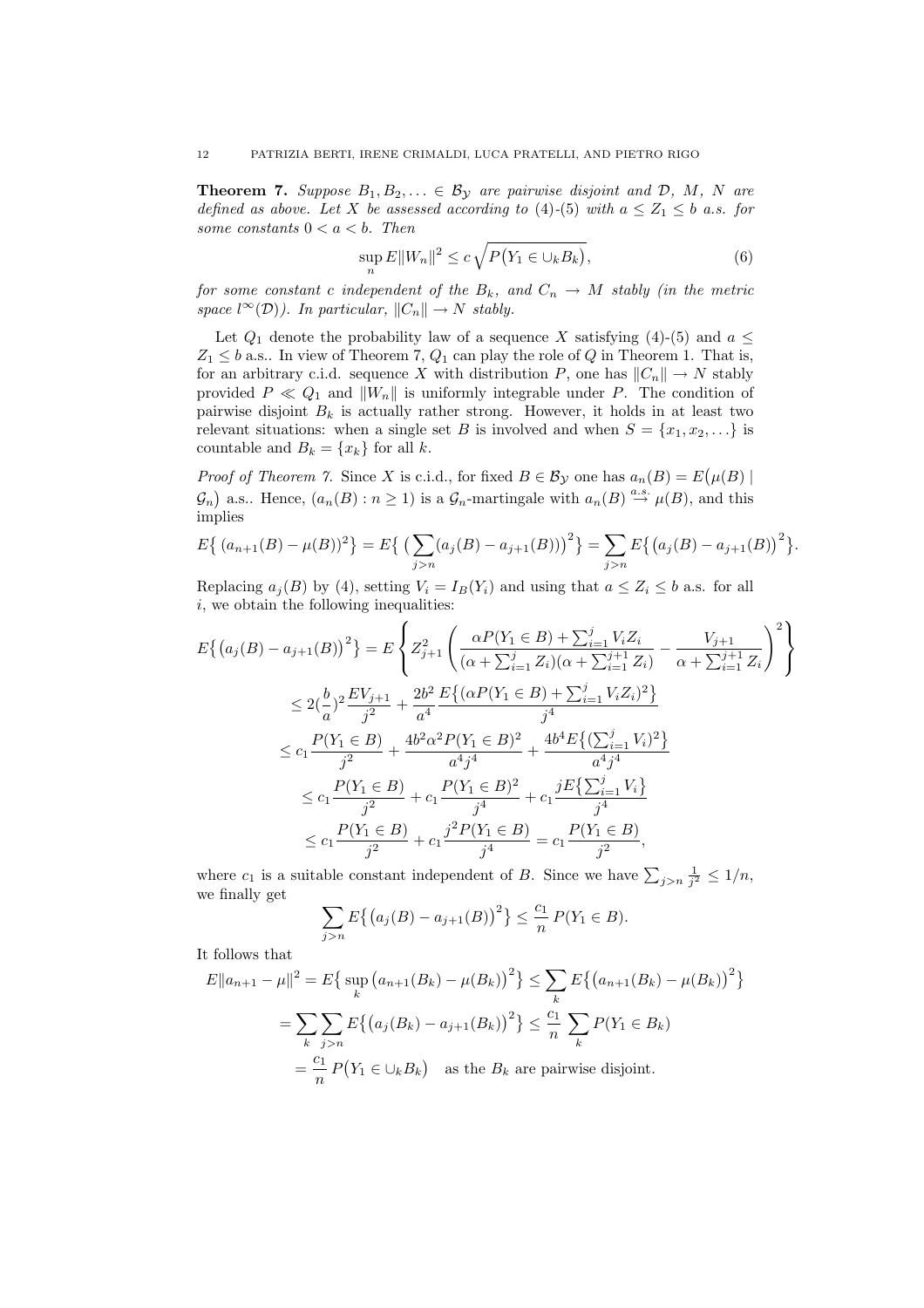Precisely as above, if we set  $V_{i,k} = I_{B_k}(Y_i)$  and  $Z_i = Z_i - EZ_1$ , we obtain

$$
E\|\mu_{n} - a_{n+1}\|^2 \leq \sum_{k} E\left\{ \left( \frac{\sum_{i=1}^{n} V_{i,k}}{n} - \frac{\alpha P(Y_1 \in B_k) + \sum_{i=1}^{n+1} V_{i,k} Z_i}{\alpha + \sum_{i=1}^{n+1} Z_i} \right)^2 \right\}
$$
  
\n
$$
\leq \frac{2\alpha^2}{n^2 a^2} \sum_{k} P(Y_1 \in B_k)^2 + 2 \sum_{k} E\left\{ \left( \frac{\sum_{i=1}^{n} V_{i,k}}{n} - \frac{\sum_{i=1}^{n+1} V_{i,k} Z_i}{\alpha + \sum_{i=1}^{n+1} Z_i} \right)^2 \right\}
$$
  
\n
$$
\leq \frac{\alpha_2}{n^2} P(Y_1 \in \cup_k B_k) + \frac{4b^2}{n^2 a^2} \sum_{k} E V_{n+1,k} + 4 \sum_{k} E\left\{ \left( \frac{\sum_{i=1}^{n} V_{i,k}}{n} - \frac{\sum_{i=1}^{n} V_{i,k} Z_i}{\alpha + \sum_{i=1}^{n+1} Z_i} \right)^2 \right\}
$$
  
\n
$$
= \frac{\alpha_2}{n^2} P(Y_1 \in \cup_k B_k) + 4 \sum_{k} E\left\{ \left[ \sum_{i=1}^{n} V_{i,k} \left( \frac{1}{n} - \frac{EZ_1}{\alpha + \sum_{i=1}^{n+1} Z_i} \right) - \frac{\sum_{i=1}^{n} V_{i,k} (Z_i - EZ_1)}{\alpha + \sum_{i=1}^{n+1} Z_i} \right]^2 \right\}
$$
  
\n
$$
\leq \frac{\alpha_2}{n^2} P(Y_1 \in \cup_k B_k) + 8 \sum_{k} E\left\{ \frac{\sum_{i=1}^{n} V_{i,k} \right\} (\alpha + Z_{n+1} + \sum_{i=1}^{n} \tilde{Z}_i)^2}{\alpha^4 a^2} \right\} + 8 \sum_{k} E\left\{ \frac{\sum_{i=1}^{n} V_{i,k} Z_i}{n^2 a^2} \right\}
$$
  
\n
$$
\leq \frac{\alpha_2}{n^2} P(Y_1 \in \cup_k B_k) + \frac{2\alpha_2 (\alpha + b)^2}{n^3}
$$

where  $c_2$  is a suitable constant independent of  $B_1, B_2, \ldots$  To sum up,  $E||W_n||^2 = n E||\mu_n - \mu||^2 \leq 2n E||\mu_n - a_{n+1}||^2 + 2n E||a_{n+1} - \mu||^2 \leq c \sqrt{P(Y_1 \in \bigcup_k B_k)}$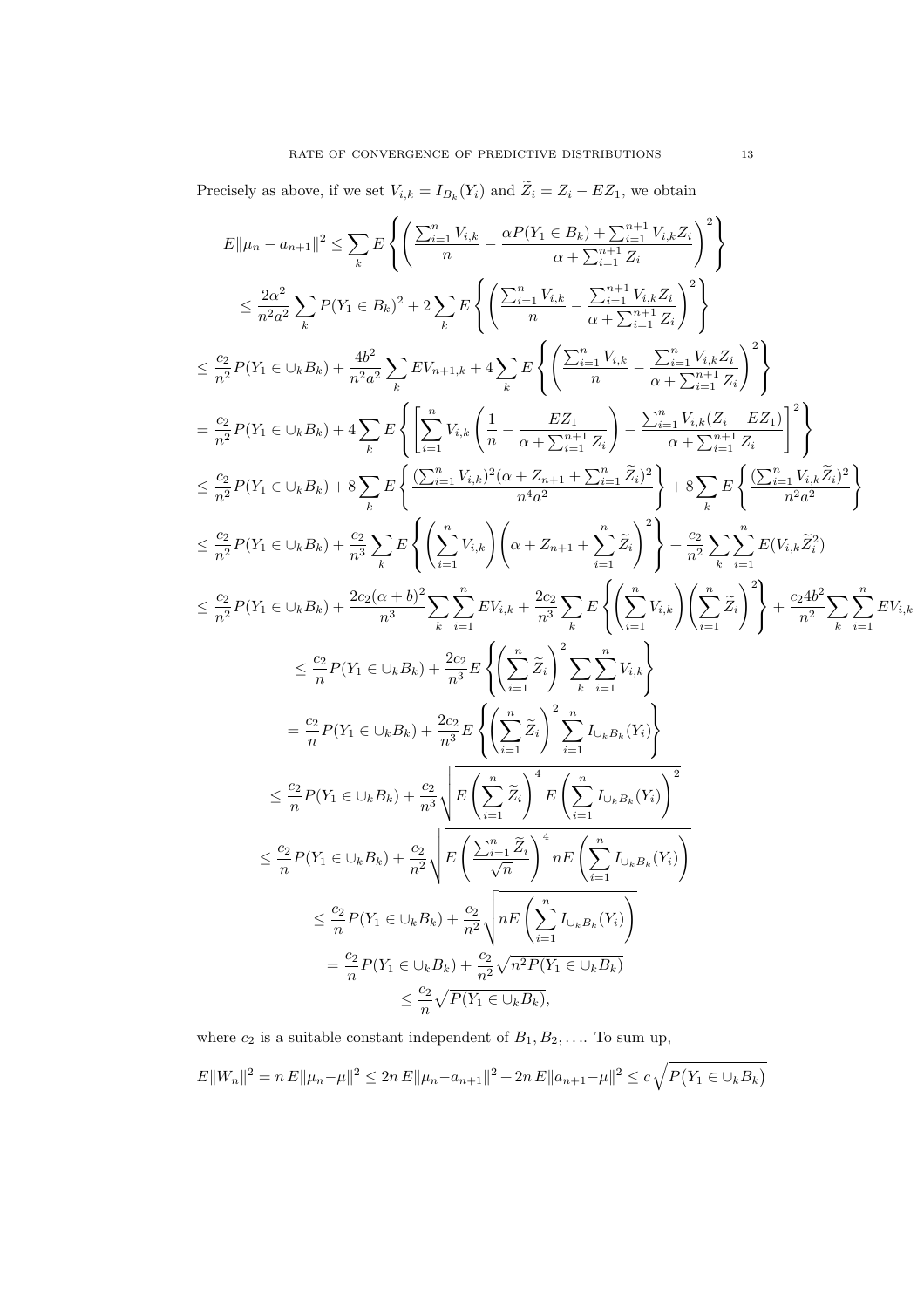where  $c = 2 (c_1 + c_2)$ . This proves inequality (6).

It remains to prove that  $C_n \to M$  stably (in the metric space  $l^{\infty}(\mathcal{D})$ ). For each  $m \geq 1$ , let  $\Sigma_m$  be the  $m \times m$  matrix with elements

$$
\sigma_{k,j} = \frac{\text{var}(Z_1)}{(EZ_1)^2} \ (\mu(B_k \cap B_j) - \mu(B_k)\mu(B_j)), \quad k, j = 1, ..., m.
$$

By Theorems 1.5.4 and 1.5.6 of [20], for  $C_n \to M$  stably, it is enough that (i)-(Finite dimensional convergence):

$$
(C_n(B_1),..., C_n(B_m)) \to \mathcal{N}_m(0, \Sigma_m)
$$
 stably for each  $m \ge 1$ ,

where  $\mathcal{N}_m(0, \Sigma_m)$  is the m-dimensional Gaussian law with mean 0 and covariance matrix  $\Sigma_m$ ;

(ii)-(Asymptotic tightness): For each  $\epsilon$ ,  $\delta > 0$ , there is  $m \ge 1$  such that

$$
\limsup_{n} P\left(\sup_{r,s>m} |C_n(B_r) - C_n(B_s)| > \epsilon\right) < \delta.
$$

Fix  $m \geq 1, b_1, \ldots, b_m \in \mathbb{R}$ , and define  $R_n = \sum_{k=1}^m b_k I_{B_k}(Y_n)$ . Since  $(R_n : n \geq 1)$ is c.i.d., arguing exactly as in Example 3.5 of [6], one obtains

$$
\sum_{k=1}^{m} b_k C_n(B_k) = \frac{\sum_{i=1}^{n} \{R_i - E(R_{n+1} | \mathcal{G}_n)\}}{\sqrt{n}} \longrightarrow \mathcal{N}\left(0, \sum_{k,j} b_k b_j \sigma_{k,j}\right) \text{ stably.}
$$

Since  $b_1, \ldots, b_m$  are arbitrary, (i) holds. To check (ii), given  $\epsilon, \delta > 0$ , take m such that

$$
P(Y_1 \in \bigcup_{r>m} B_r) < \left(\frac{\epsilon^2 \delta}{4c}\right)^2
$$

where  $c$  is the constant involved in  $(6)$ . By what already proved,

$$
P\left(\sup_{r,s>m}|C_n(B_r) - C_n(B_s)| > \epsilon\right) \le P\left(2 \sup_{r>m}|C_n(B_r)| > \epsilon\right)
$$
  

$$
\le P\left(2 E\left(\sup_{r>m}|W_n(B_r)| \mid \mathcal{G}_n\right) > \epsilon\right) \le \frac{4}{\epsilon^2} E\left\{\sup_{r>m}W_n(B_r)^2\right\}
$$
  

$$
\le \frac{4c}{\epsilon^2} \sqrt{P\left(Y_1 \in \bigcup_{r>m} B_r\right)} < \delta.
$$

Thus, (ii) holds, and this concludes the proof.  $\Box$ 

Acknowledgments: This paper benefited from the helpful suggestions of two anonymous referees.

#### **REFERENCES**

- [1] Algoet P.H. (1992) Universal schemes for prediction, gambling and portfolio selection, Ann. Probab., 20, 901-941.
- [2] Algoet P.H. (1995) Universal prediction schemes (Correction), Ann. Probab., 23, 474-478.
- [3] Berti P. and Rigo P. (2002) A uniform limit theorem for predictive distributions, Statist. Probab. Letters, 56, 113-120.
- [4] Berti P., Pratelli L. and Rigo P. (2002) Almost sure uniform convergence of empirical distribution functions, Internat. Math. J., 2, 1237-1250.
- [5] Berti P., Mattei A. and Rigo P. (2002) Uniform convergence of empirical and predictive measures, Atti Sem. Mat. Fis. Univ. Modena, L, 465-477.